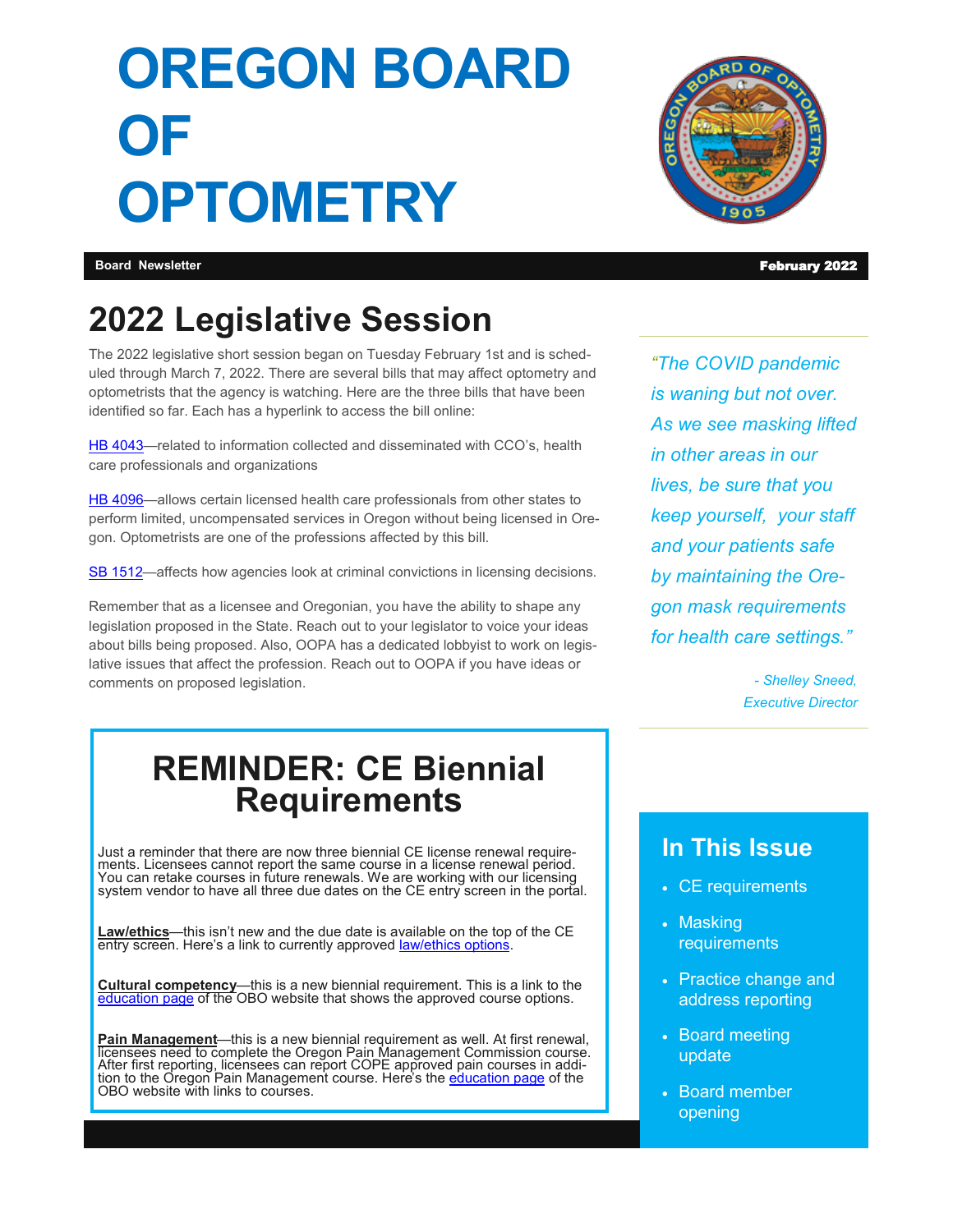# LICENSIN

## **Update your record timely to avoid fees—places of practice and mailing addresses**

Here are some situations to be aware of to avoid late fees:

- 1) When you add a new practice or leave an existing one, within 14 days but no later than the effective date, log into the licensee self-service portal and go to the places of practice section. If you are terminating, edit the location and add the termination date and answer the questions about patient records. If you are adding a new location, click the add location link and add all of the required information.
- 2) If you change your primary practice location, you'll need to order a new license copy. Log into the licensee self-service portal and go to document requests. Click license copy and fill out the information to order a new copy. It's \$40 for a new license copy and you'll get the primary location and a duplicate portable multiple license.
- 3) Did you move and need to change your mailing address? Your legal address of record with the Board, the one we use for mailing, is located in the personal information section of the portal. You are required to make changes within 14 days and no later than the effective date to avoid a late reporting fee.
- 4) Retiring or moving and want to lapse your license? If you'd like to change your license status outside of the license renewal period, or want to lapse or retire your license, email one of the OBO staff with a written request. In order for OBO staff to update your record, you'll need to include OBO's e-signature, which is 1) your full name, 2) your license number and 3) the last 4 digits of your SSN.
- 5) If you change your email address, log into the licensee self-service portal using the original email address. Then go to the personal information section of the portal and update your email address. After that update, you'll use the new email address as your login.

The Licensee self-service portal link is always updated and available on the home page of the Board's website

#### [www.oregon.gov/obo](https://www.oregon.gov/obo/Pages/index.aspx)

# **Board Member Opening**

If you've ever considered applying for a Board position on the OBO Board, think fast! Dr. Louie is terming out after six years of dedicated service. The due date for applications is Monday March 7, 2022.

Use this **link to apply** for the position. If you'd like additional information about Board service requirements, call or email Shelley Sneed, Executive Director for information.

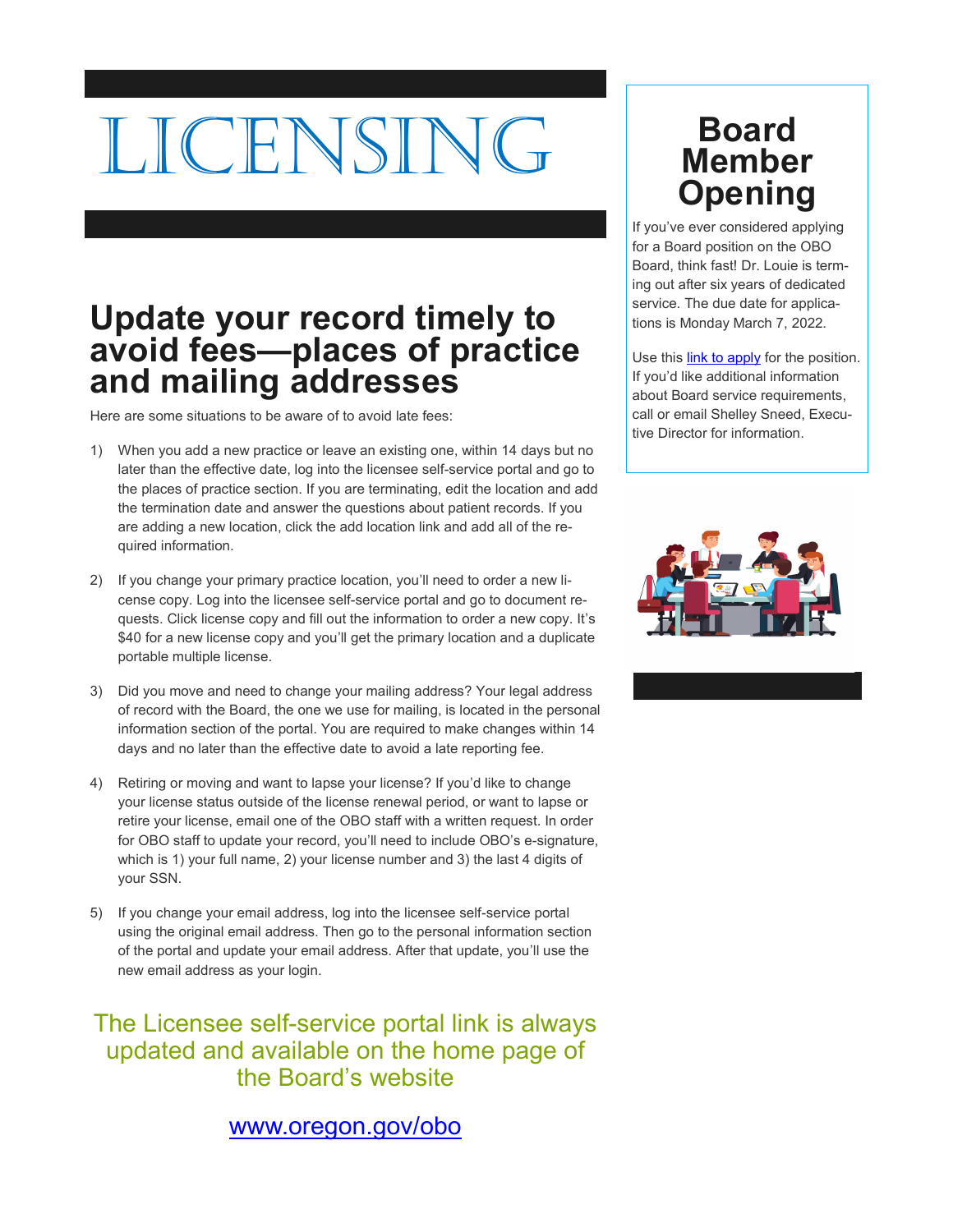#### **Board Members**

**Ami Halvorson,** OD President, Portland

**Ann Woods,** OD **Salem** 

**Derek Louie,** OD **Portland** 

**Patrick Ayres**, OD Vice President, Bend

**Laurie Goolsby Klamath Falls**

#### **Staff Members**

**Shelley Sneed** Executive Director 971-701-1194 shelley.g.sneed@obo.oregon.gov

**Melissa Auman** Administrative Coordinator 971-701-1603 Melissa.auman@obo.oregon.gov

#### **Agency Contact Information**

1500 Liberty St SE, Suite 210, Salem, OR 97302 Fax: 503-914-5142 www.oregon.gov/obo

#### **Board Meeting Call in Information**

Email Optometry.board@obo.oregon.gov for a Teams meeting invitation

**The Board office is closed on meeting dates**



# **BOARD MEETING**

# **Board Activities**

As of January 10, 2022, the Board had the following licensee counts:<br>Active Licenses 662 lnactive Licenses 312 Inactive Licenses 312 2021-22 new applications 22 (since 7/1/21) 2021 new licenses issued 56

Discipline Cases for 10/1/2021-12/31/2021: New complaints 14 Open cases at 12/31/21 11 Complaints resolved & closed 7 Monitored cases 1

## **Board Actions:**

#### **The Board discussed the following agenda items at their meeting:**

- Reviewed the Board's financial statements.
- Reviewed CE courses approved since the last Board meeting.
- Reviewed proposed and noticed rule changes.
- Took action on the following Executive Session cases:

Closed case with discipline: **C2021-1237 Hedberg/OBO**

Closed case with discipline: **C2021-1241 Friberg/OBO**

Closed case with discipline: **C2021-1242 Harkness/OBO**

#### **2022 Board Meeting schedule:**

- Friday May 6, 2022 at 12:30 pm
- Friday August 26, 2022 at 12:30 pm
- Friday November 18, 2022 at 12:30 pm

Board meetings are offered via MS Team. Licensees can earn their 1 hour of law/ethics trainings by attending a public session meeting. Email optometry.board@obo.oregon.gov for a meeting invitation.